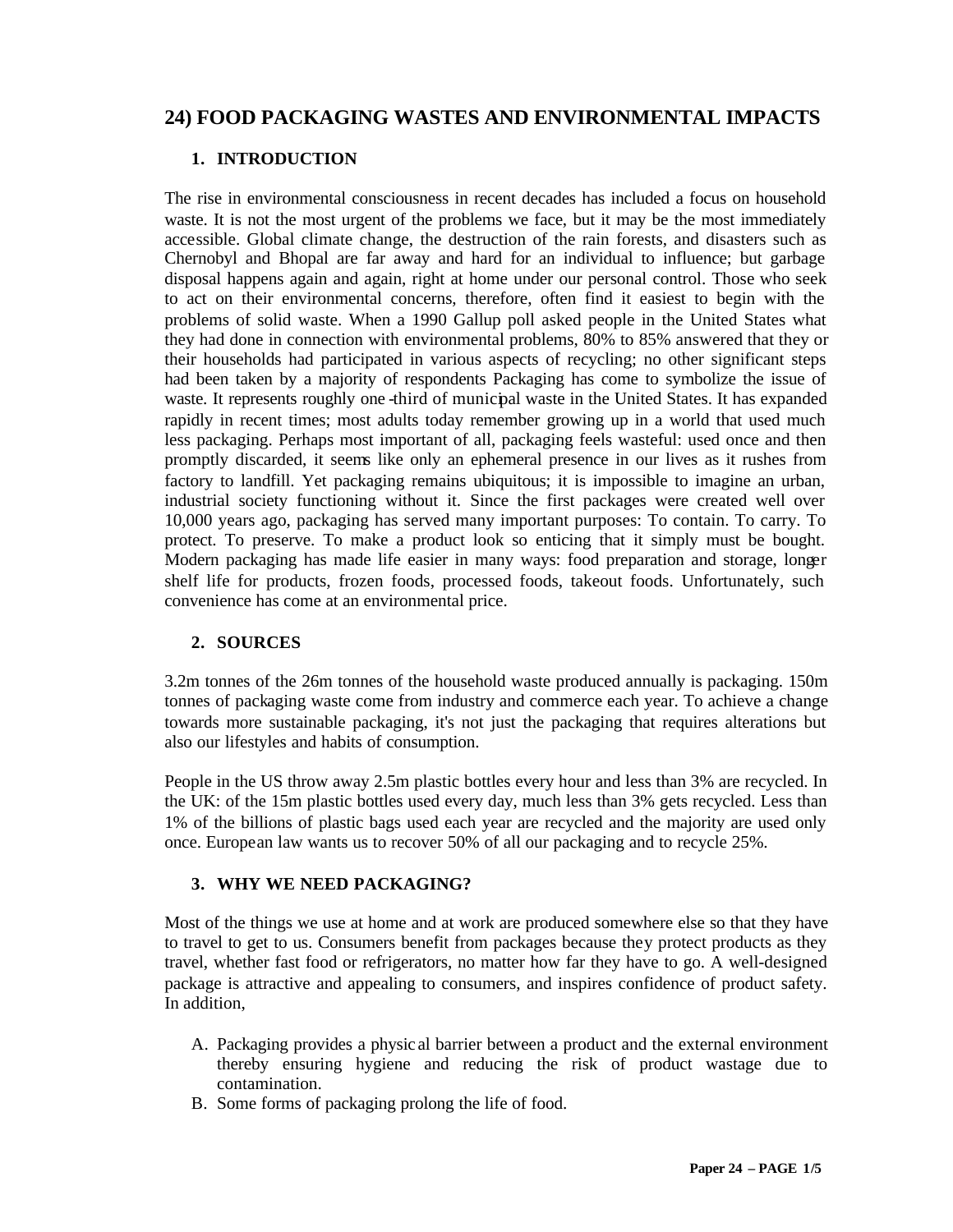- C. Some packaging is also needed for safe and efficient transportation.
- D. Packaging is also used to provide customers with information and instructions, for which there are some legal requirements.

# **4. TYPES**

The most common types of material used for packaging are paper, fiberboard, plastic, glass, steel and aluminum.

- A. Paper: One of the most widely used packaging materials, particularly corrugated cardboard used for transport packaging. The current recycling rate for paper and board packaging waste is 49%.
- B. Glass: is the most common form of packaging waste. Glass can be returned and reused or recycled easily and a well-established recovery and recycling system exists in the UK. The first bottle-bank in the UK appeared in 1977 and today there are over 20,000. Six billion glass containers are used annually in the UK and the recycling rate is 22%.
- C. Aluminum: is used in many packaging applications such as beverage cans, foils and laminates. It has a high value as a scrap metal with prices ranging from 650-750 pounds per tonne and can be recycled economically. Of the estimated 5 billion aluminum cans consumed in the UK in 1996, 31% were recycled.
- D. Steel: is a widely used packaging material for food, paint and beverage as well as aerosols. Recycling steel brings significant resource and energy savings. The current recycling rate for steel cans is 16%.
- E. Plastic: offers several advantages over other packaging materials in its sturdiness and low weight. Even though plastic can be recycled there is a lack of facilities in the UK. The current recycling rate for plastic in the UK is  $\mathcal{H}$ , with the remainder either land filled or incinerated.
- F. Mixed materials: packaging can sometimes have the benefits of being more resource and energy efficient than single material packaging, but combining materials makes recycling difficult. Recycling these materials is hindered by the lack of facilities and technology necessary to separate materials to avoid contamination. Mixed materials packaging can be reprocessed into other products such as floor coverings, shoe soles and car mats, incinerated to produce energy, or land filled.

# **5. ENVIRONMENTAL IMPACTS**

Choice of packaging type is made on the basis of a series of trade -offs between many factors, particularly between the amount of packaging and likely product wastage. Consumers are increasingly willing to buy concentrated products in lightweight refill packs for dilution at home.

## **Does the package thickness matter?**

Packaging materials differ in thickness. The thinner the packaging material, the less landfill space it will take up. Thin plastics can be very strong. Some manufacturers have addressed the packaging dilemma by switching to strong, thin materials for wrapping such items as disposable diapers and dinner napkins. However, the use of thinner plastics in food packaging can reduce safety and protection from contaminants, punctures, and tampering.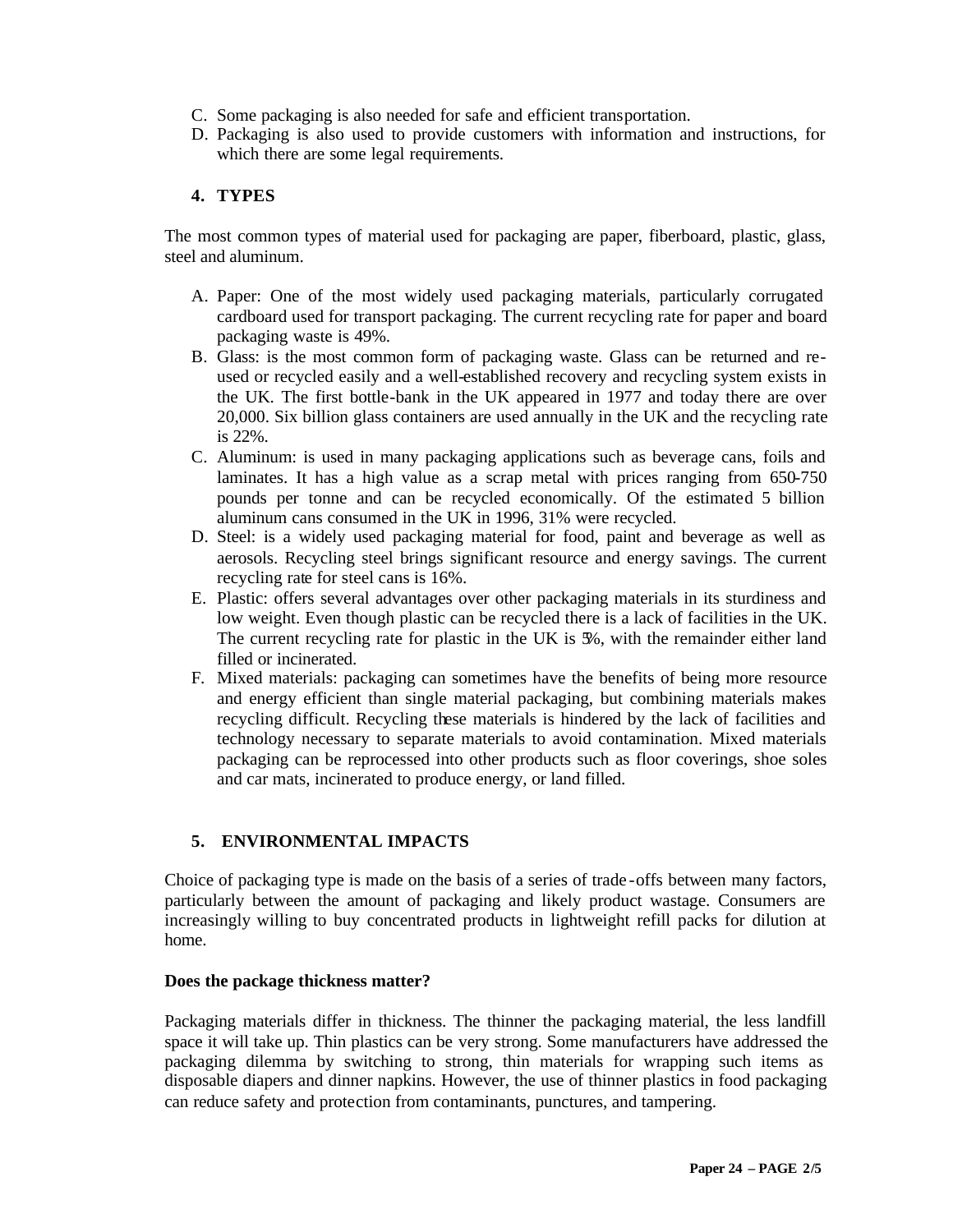## **Why are packages layered?**

Sometimes two or three materials are combined or laminated together to keep foods safe and fresh. However, commingled materials are difficult to recycle. For example, drink boxes have six layers of polyethylene, foil, and paper. Each layer is necessary to preserve the drink. Another food wrap that currently can't be recycled is foil-backed sandwich wrap that helps keep a sandwich warm.

#### **Are plastic food containers recyclable?**

Plastic food containers cannot be recycled to make new food containers for sanitation reasons. But plastics used in the food industry can be recycled for other uses if they can be separated easily. For example, recycled PET plastic is used for carpet backing, fiberfill for sleeping bags or ski jackets, fiberglass tubs and shower stalls, paintbrush and appliance handles, floor tiles, and more. Recycled HDPE plastic is used for such things as trashcans, flowerpots, traffic cones, and plastic "lumber" for park benches, railroad ties, boat docks, and fences. Polystyrene can be recycled, but systems for doing this are not well established.

Rigid plastic containers must be identified by code numbers to assist in sorting for recycling:

**#1.=** PET (polyethylene terephthalate), **#2** = HDPE (high density polyethylene), **#3** = PVC (polyvinyl chloride), **#4** = LDPE (low density polyethylene),  $#5 = P/P$  (polypropylene),  $#6 = P/S$  (polystyrene), **#7** = other, including multi-layer.

## **What about disposable cups and sandwich boxes?**

Polystyrene foam has been used for fast-food packaging (sandwich "clam shells") and hot drink cups because it is lightweight, sanitary, recyclable, and insulates to keep foods hot while being cool to touch. Most polystyrene foam food-service products have never contained chlorofluorocarbons (CFCs) that have been associated with the depletion of the ozone layer.

Paper cups also are lightweight and sanitary. But they don't insulate as well as polystyrene foam cups. When the beverages are hot, paper cups get too hot to hold. They need a microthin plastic lining (LDPE coating) so they won't soak through, making the paper nonrecyclable. Also, you've probably noticed that they cost more than polystyrene foam.

Whether plastic or paper, food packaging usually is not recycled. Although polystyrene can be Washed and reprocessed for uses other than food containers, this practice has not yet proved economically profitable for widespread adoption. Both paper and plastic can be burned for energy recovery. The heavier weight LDPE-coated paperboard gives 31 percent more heat energy compared to the lighter weight polystyrene.

#### **What about degradable plastic packages?**

Degradable plastic packages decompose over time from exposure to light, hydrolysis, biological organisms such as fungi or bacteria, or some combination of environmental factors.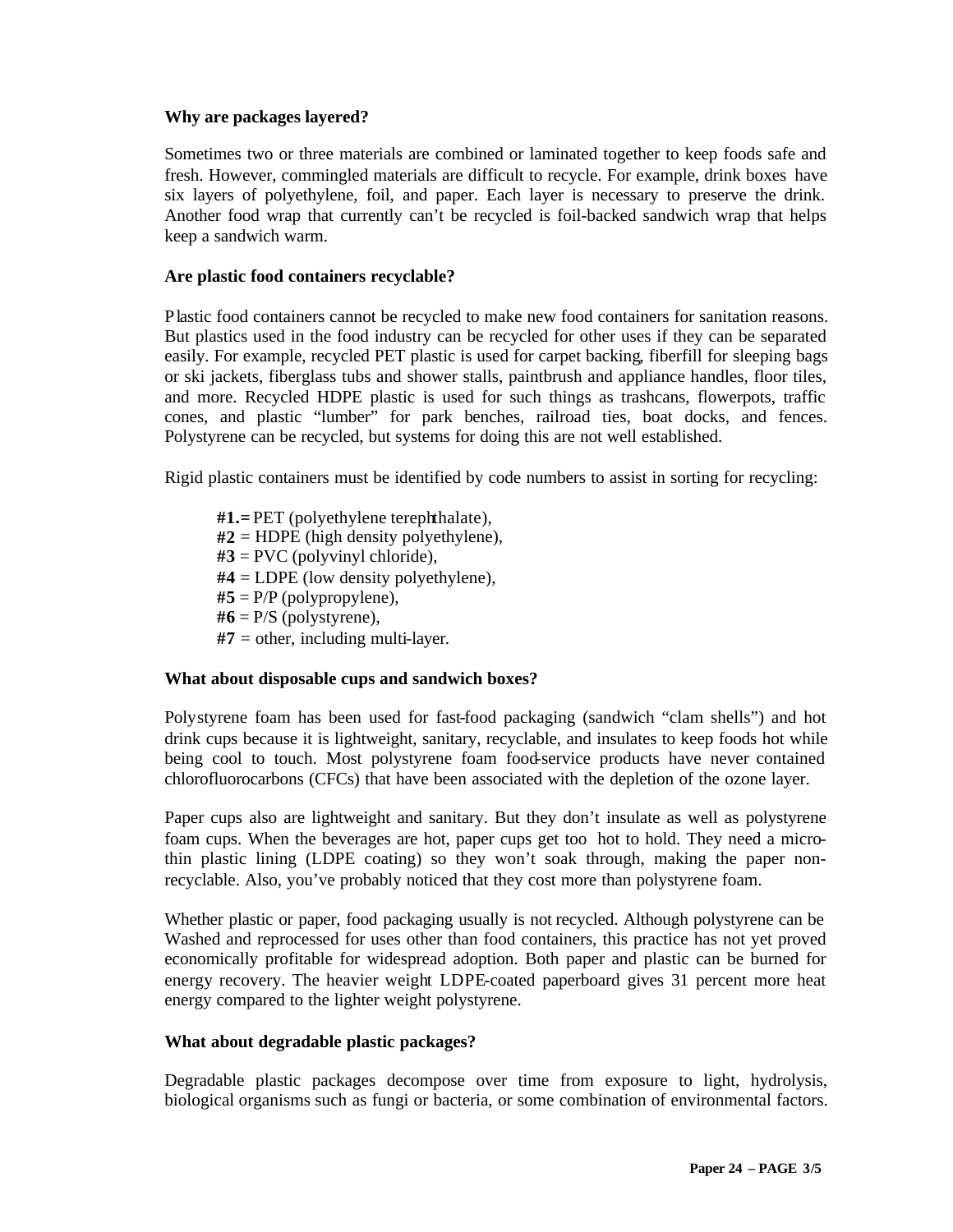Currently, degradable plastics are used in such non-food items as garbage bags and disposable diapers. A food package must be a sufficient barrier to prevent contamination from the surrounding environment during the intended shelf life of the product. Also, the degradation or decomposition process must not release toxic products that could migrate into the food, making it unsafe. Standards for measuring acceptability of degradable plastics for use in the food industry currently are in development, and must be approved by the Food and Drug Administration.

#### **What happens in the landfill?**

Few materials degrade in modern landfills. Even naturally biodegradable products may not degrade in today's landfill because of the lack of air and moisture that bacteria need to thrive. Consequently, many packaging materials would be recognizable if dug up from a landfill 20 years in the future.

#### **Is composting the answer?**

Experimental programs are underway to demonstrate that packaging materials can be safely composted and used as a soil conditioner. In Des Moines, Iowa, cereal boxes, table scraps, and orange juice cartons are mixed with sewage sludge to produce a soil conditioner that can be used with soil and fertilizer to improve plant growth.

## **6. SOLUTIONS**

Although no packaging is the best choice of all, it is not always practical. The need for any packaging should be evaluated in the research, design and marketing stages of a product. The goal should always be to reduce unnecessary packaging. The bulk delivery of solids and liquids to food industries and bulk retail sales from bins (including hardware products, produce, housewares, toys and other items) eliminate unnecessary packaging. Where the need for packaging exists, packaging should follow the 3R's hierarchy.

The 3R's packaging hierarchy does not include all possible options. To measure full environmental and/or economic impacts packaging must be subject to an agreed upon reputable and independent environmental life cycle analysis model as well as national testing protocols.

# **REDUCE: The First R** *Minimal Packaging*

**Reduce is the most important of the 3R's.** Packaging should be reduced prior to the manufacturing stage, by designing and marketing products for the first "R". This means reducing the number of layers, materials and toxins at source.

In general order of hierarchy, reduction occurs by:

- I. Using less packaging and by meeting all or most of the 3R's hierarchy, including reuse and recycle
- II. Minimizing the number of materials used
- III. Minimizing the weight and volume of materials used
- IV. Employing bulk deliverysystems
- V. Product concentration resulting in smaller packages